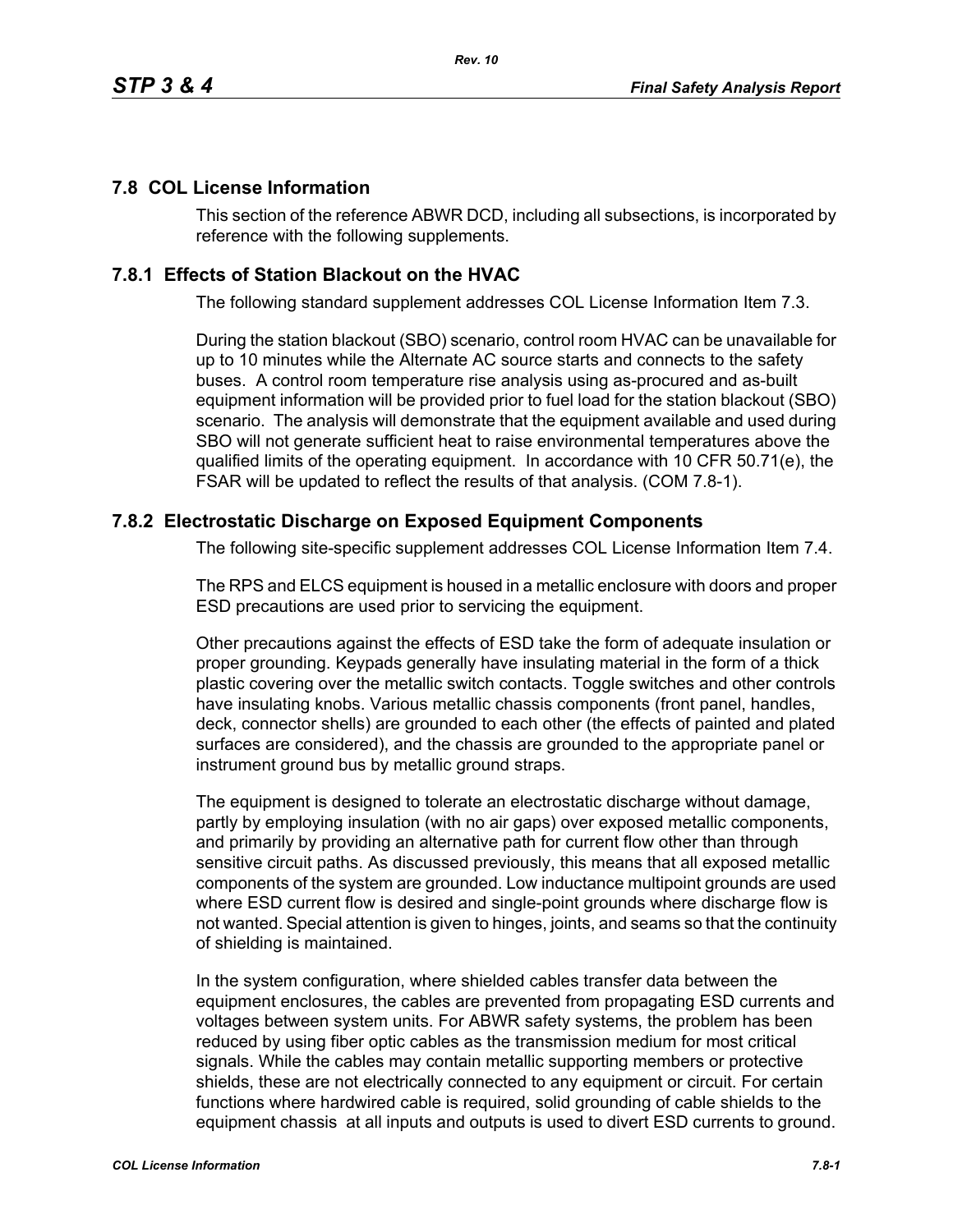The lack of susceptibility of ABWR control equipment to electrostatic discharges shall be verified using the test procedures included in IEC Publication 61000-4-2, Electromagnetic Compatibility (EMC) - Part 4-2: Testing and Measurement Techniques - Electrostatic Discharge Immunity Test. The test procedures of Part 4-2 will be used to qualify electrical and electronic equipment subjected to static electricity discharges. The following acceptance criteria will be used:

- (1) No change in trip output status shall be observed during the test.
- (2) Equipment shall perform its intended functions after the test.

This result will be verified via ITAAC Table 3.4 Item 12.

The safety system control equipment for ABWR has inherent protection against transient ESD effects in that it is housed in a metallic enclosure with doors and that proper ESD precautions are used prior to servicing the equipment. Further protection is provided by the asynchronous, four-division, 2-out-of-4 channel configuration. Temporarily corrupted data in one division cannot cause an inadvertent trip or permanently disable a required trip. When bad data or equipment damage is detected, the affected division can be bypassed until repaired. In the reactor trip and isolation system (RTIS) channels, where the final trip outputs are also in a 2-out-of-4 configuration, both the sensor input and trip output sides of each equipment division can be bypassed, thus preventing failure from any cause in one channel from inhibiting or inadvertently causing a trip.

## **7.8.3 Localized High Heat Spots in Semiconductor Materials for Computing Devices**

The following standard supplement addresses COL License Information Item 7.5 and incorporates design-related information originally provided in Chapter 20 of the DCD.

Equipment purchase specifications for the Safety System Logic and Control (SSLC) systems will include the following provisions:

- Supplier shall follow vendor recommendations for the design and use of heat sinking and ventilation of local areas where power semiconductors of solid-state load drivers are used.
- Supplier shall design solid-state load drivers such that high power devices will be physically separated from low power circuitry in accordance with vendor recommendations.
- Supplier shall design the SSLC computing devices for the external cabinet environment according to the environmental tables in Appendix 3I.
- Supplier shall perform environmental qualification of SSLC equipment, including temperature and humidity in accordance with IEEE 323.
- Supplier shall be permitted to provide the RPS equipment that utilizes convective cooling (no fans) only.